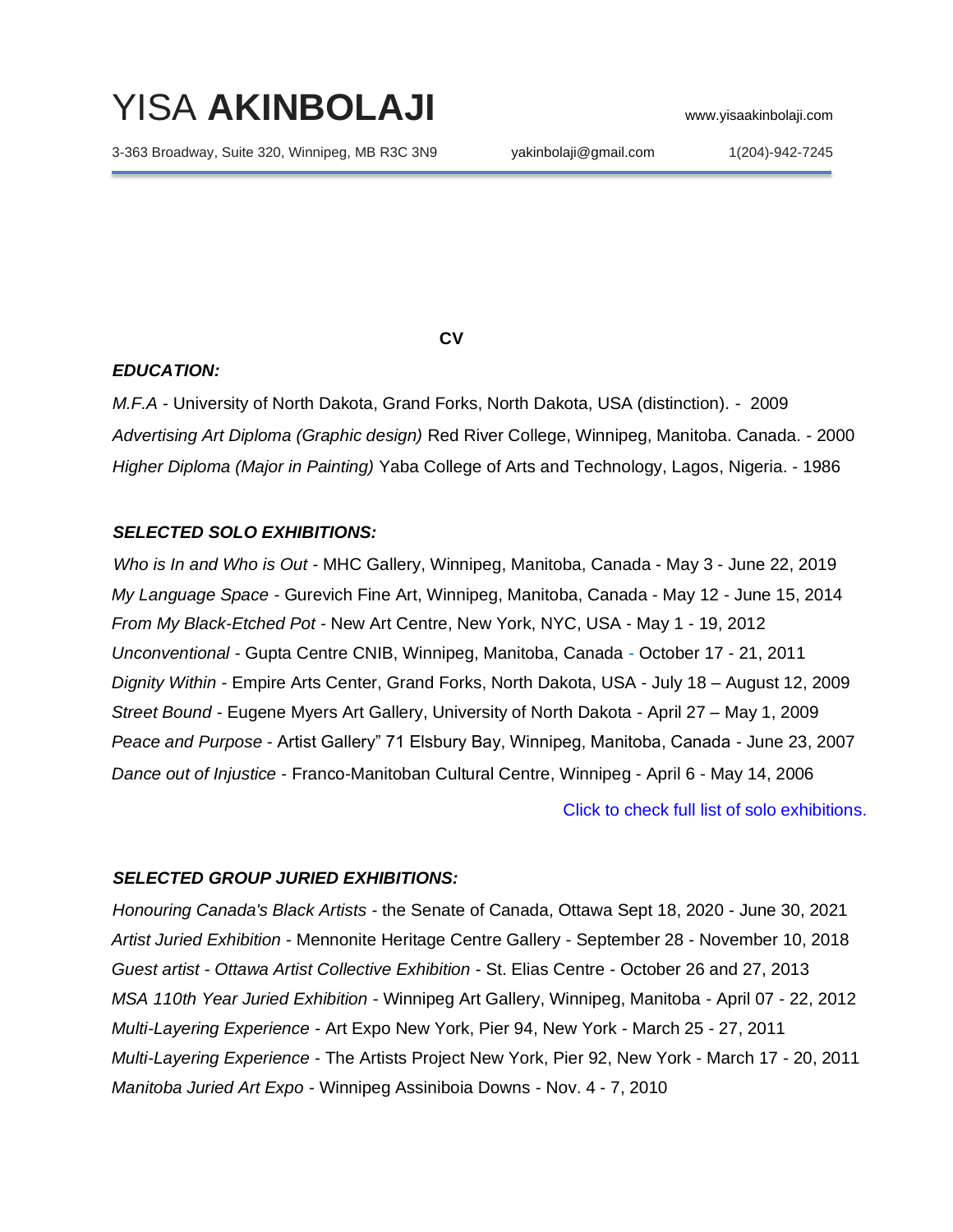*The Artists Project New York* - Pier 92, New York - November 20, 2011 *Show Some Emotion* - Sixth Street Gallery, Vancouver, WA. - Mar. 3 - Mar. 28, 2010 *Six Artists, One Voice* - Joseph D. Carrier Gallery, Toronto, ON. - Sept. 8 - Sept. 28, 2009 *Invisible Dignity* - King's University College, Edmonton, AB. - Sept. 17 – Nov. 21, 2008

[Click to check full list of group juried exhibitions.](https://yisagallery.com/cv.html)

## *APPOINTMENTS/PRESENTATIONS:*

*The Support Art Leaders assessment panel member* - Manitoba Arts Council - March 2022

*Keynote/workshop: 2nd Participatory Peace Painting* - Bairdmore School by CRRIC, Canada and Rotary Club, Winnipeg. - November 26, 2019 -

*Leader and Roundtable host at the Institute for Canadian Citizenship* - initiative of Honourable Adrienne Clarkson and John Ralston Saul. - July 25, 2019 -

*Growing the Value of Originality and Teamwork*, \_ Creative Foundation Inc, Canada - May 11, 2017 *Appointed member of board,* [Manitoba Arts Council \(MAC\).](http://www.yisaakinbolaji.com/ewExternalFiles/Minister.JPG) - October 12, 2010 - 2019

*Finance committee member of board*, Manitoba Arts Council - October 12, 2017 - 2019

*Equity committee member of board*, Manitoba Arts Council - October 12, 2010 - 2019 *Jury Member, Artist in Community Residency and the Community Connection and Access* - Manitoba Arts Council - June 9, 2010,

# *ART TALK and WORKSHOP:*

*Artist Talk - The journey to my method:* curated by Mariana Muñoz Gomez of Martha Street Studio - October 17, 2020 *UNESCO school, Bairdmore Pembina Trails School, Workshop on UNESCO Peace Painting* - November 26, 2019 *Workshop on "The effect of removable glue",* Charleswood Art Group. - February 20, 2017 *Art Talk, "Colour, Space, Time and Human Purpose"*, at Grant Memorial Artist Collective. Oct. 1, 2016 *Watercolour Workshop,* at Grant Memorial Artist Collective - October 5, 12, 19, and 26, 2016 *Abstract - Multilayering in Acrylic* with Local Colour Art Group, Winnipeg - March 9 - 10, 2013

# *TEACHING:*

*Fine Art Instructor*, Lagos State Model College, Badore, Lagos - 1988 – 1997 *Adjunct lecturer, Painting & Drawing,* Adeniran Ogunsanya College of Education - 1992 – 1996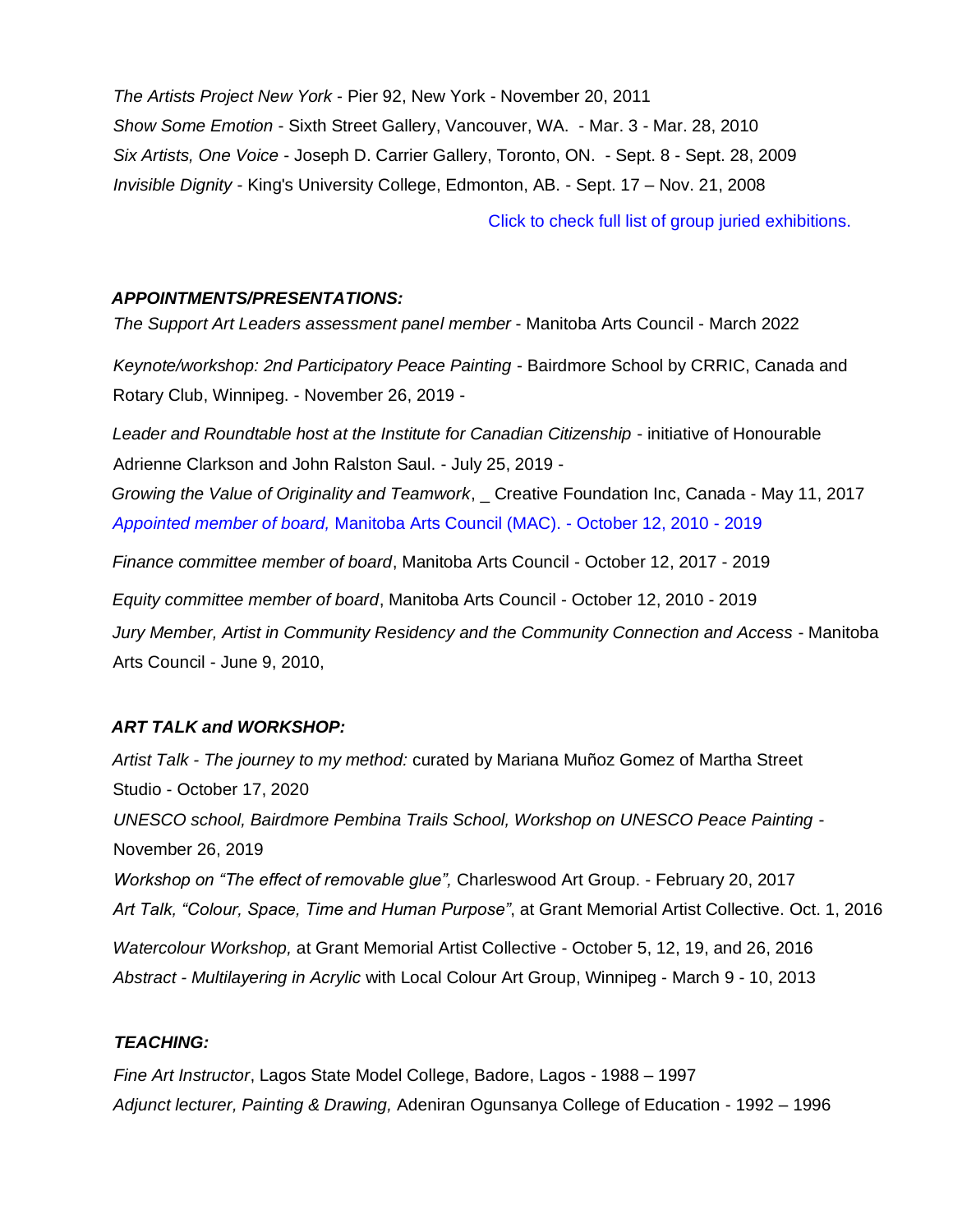### *RECOGNITIONS/AWARDS:*

*[Govt. of Alberta Education Fine Arts Curriculum,](http://www.yisaakinbolaji.com/ewExternalFiles/AlEdu.png) features Yisa Akinbolaji's* art, "Wisdom Thread", - [Draft Visual Arts Kindergarten](http://www.yisaakinbolaji.com/ewExternalFiles/AlEdu.png) to Grade 6 - 2021

*HONOUR 150 - [Award recognition from Hon. Lt. Gov. Janice C. Filmon, C.M; O.M](http://www.yisaakinbolaji.com/ewExternalFiles/MB150.png) - Feb. 24, 2021 Manitoba HONOUR 150 - [Award medal presentation. -](http://www.yisaakinbolaji.com/ewExternalFiles/HONOUR150.mp4)* 2021

*[Ondo State Cultural Ambassador](http://www.yisaakinbolaji.com/ewExternalFiles/AwdOct13.png)*, Ondo State of Nigeria - October 13, 2021

*[Senate of Canada recognition of Yisa Akinbolaji and Chantal Gibson](http://www.yisaakinbolaji.com/ewExternalFiles/2020Sep30Senat.pdf)*, by Senator Hon. Pat [Bovey.](http://www.yisaakinbolaji.com/ewExternalFiles/2020Sep30Senat.pdf) - September 30, 2020

*Award for Individual Research and Creation* - Canada Council for the Arts - 2020

*A recognition of Yisa Akinbolaji* [at the Canadian Parliament Chamber in Ottawa by Hon. Senator](http://www.yisaakinbolaji.com/ewExternalFiles/SenatenoYisaA.mp4)  [Patricia Bovey.](http://www.yisaakinbolaji.com/ewExternalFiles/SenatenoYisaA.mp4) - [February 27, 2019](http://www.yisaakinbolaji.com/ewExternalFiles/SenatenoYisaA.mp4)

*Role Model Award* by the Conflict and Resilience Research Institute, Canada. Nov 20, 2018. Premier's Volunteer Service Award - [Recognition at the Manitoba Legislative Assembly for](http://www.yisaakinbolaji.com/ewExternalFiles/MBLeg.JPG)  [outstanding contributions.](http://www.yisaakinbolaji.com/ewExternalFiles/MBLeg.JPG) April 12, 2018

*Professional Development Grant* - Winnipeg Arts Council. - 2012

*Founder& Chairman*, Creative Foundation Inc, Winnipeg. 1999

# *PUBLICATION AND MEDIA PREVIEWS/REVIEWS:*

*[Art is an Enigma for Canadian Society](https://www.yisaakinbolaji.com/ewExternalFiles/ArtEngine.pdf)* (gallerieswest), by Patricia Bovey. - [March 22, 2021](https://www.yisaakinbolaji.com/ewExternalFiles/ArtEngine.pdf)

*[New Senate art display is the first ever to feature Black artists](http://www.yisaakinbolaji.com/ewExternalFiles/TheHill.pdf)*, by Laura Ryckewaert, The HILL [TIMES cover page.](http://www.yisaakinbolaji.com/ewExternalFiles/TheHill.pdf) [Sept. 30, 2020](http://www.yisaakinbolaji.com/ewExternalFiles/TheHill.pdf)

*[The Senate honours Canada's Black artists](http://www.yisaakinbolaji.com/ewExternalFiles/TheSenaHon.pdf)*. - 2020

*Immigration and Art in Winnipeg* - CHVN Radio, by Mariel Roehr - May 6, 2019 *Envisioning the future with visual art* - [Winnipeg Free Press, by Sunday Olukoju](http://www.yisaakinbolaji.com/ewExternalFiles/WFP2017yisa.pdf) - May 24, 2017

*Growing the Value of Originality and Teamwork* - CTV News Winnipeg, 6:00pm, of the Creative Foundation Inc, Canada - May 11, 2017

*Making art brings people, cultures together* - Winnipeg Free Press, Community News, Nov. 7, 2016 CJOB, Winnipeg by Dahlia Kurtz - May 25, 2016

*Creating Harmony Through Artistic Expression* Community News Commons, by Genevie Henderson March 24, 2016